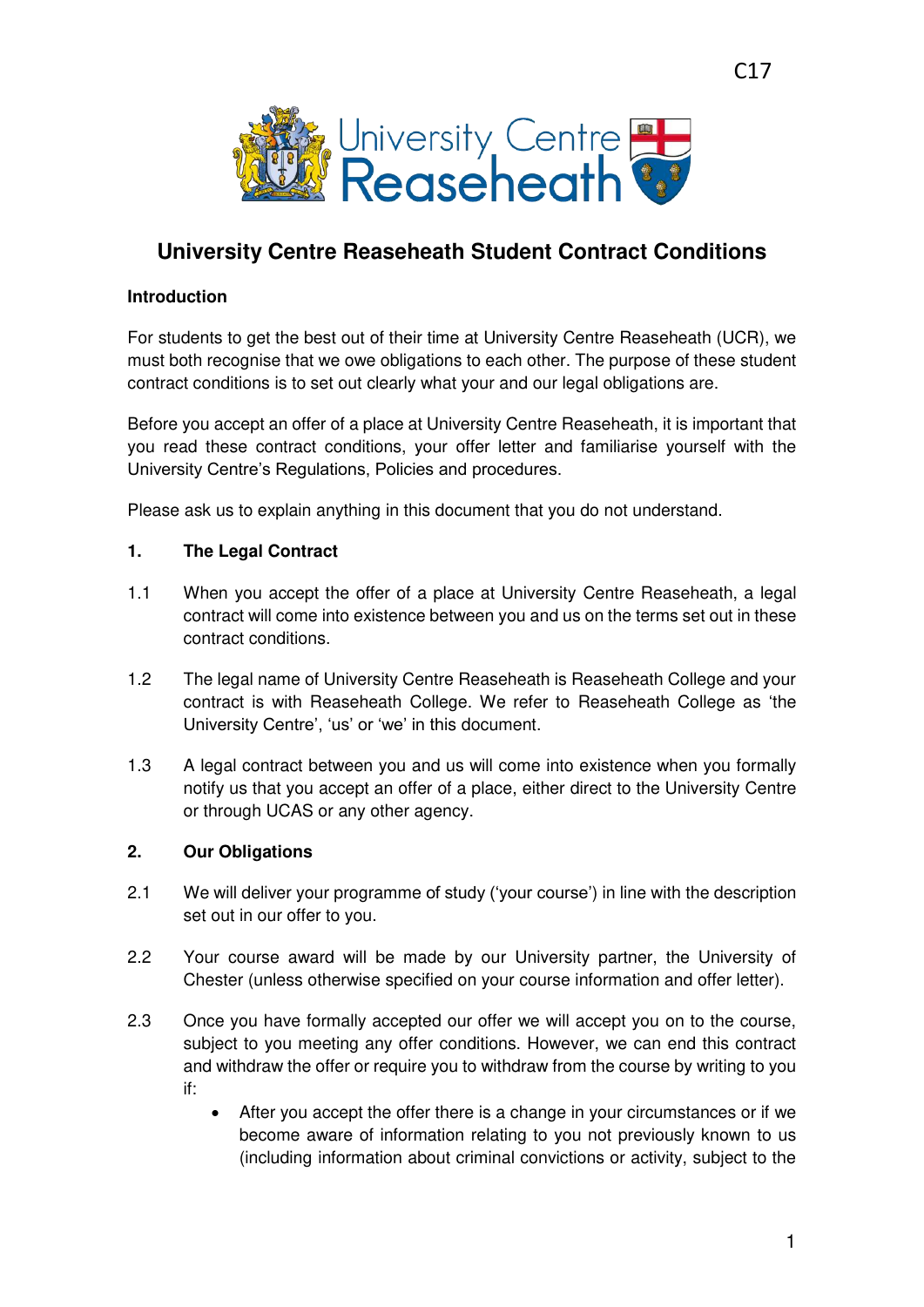Rehabilitation of Offenders Act 1974) which in our reasonable opinion makes it inappropriate for you to study on your course; or

• In our reasonable opinion, you have not provided us with all relevant information or you have supplied information that is not complete, true and accurate.

If you do not meet the conditions of your offer then the offer will automatically expire at the time that the conditions are not met and the contract is no longer in existence.

- 2.4 We may sometimes have to make changes to aspects of your course or support services. We will only make changes where these are necessary or where they are adjustments or variations that are unlikely to negatively impact on you. We will have the right to make changes in the following circumstances or for the following reasons:
	- Where an accrediting, professional or commissioning body or our university partner requires changes, for example in content or delivery (for example requiring a particular module be included);
	- In response to student feedback or other quality-related feedback, where changes are intended to bring about improvements;
	- To manage the quality of our courses and provide a good student experience (including making a decision before a course or a course module starts on whether we can provide an acceptable standard of student experience where there are very few applicants or acceptances for a course or a module);
	- As a result of a change in our university partner;
	- To accommodate our reasonable operational and business requirements, including managing funding, staffing, timetabling, work placements, infrastructure and resources;
	- To manage disruption or problems in delivery of courses or services caused by events that are outside our reasonable control, including power and utility failures, fire, flood, cyberattack, industrial action or strikes, staff illness, government action, extreme weather conditions or natural disaster.
- 2.5 Where we make changes, we will tell you as soon as we can, consider the impact on you and take reasonable measures to minimise any negative impact on you.
- 2.6 Our ability to meet our obligations under this contract may be prevented, delayed or disrupted as a result of events outside our reasonable control. Events outside our reasonable control include power and utility failures, fire, flood, cyberattack, industrial action or strikes, staff illness, government action, extreme weather conditions, natural disaster or a pandemic. Where we are prevented, delayed or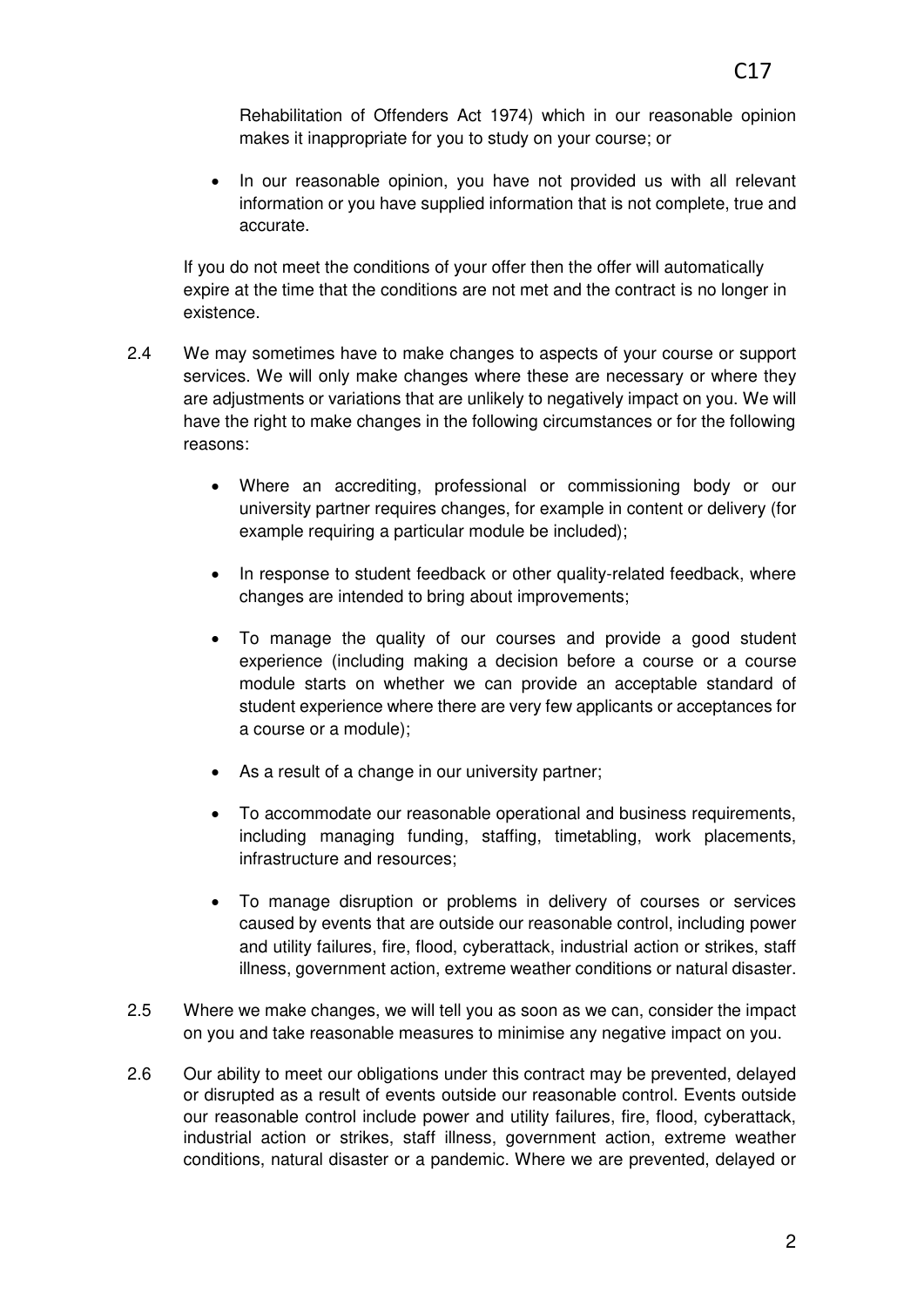disrupted in performing our obligations as a result of events outside our reasonable control we will not be in breach of our obligations under this contract.

#### **3. Your Obligations**

- 3.1 You agree that you have read and understood:
	- The information on the University Centre website [\(www.ucreaseheath.ac.uk\)](http://www.ucreaseheath.ac.uk/) relating to your course and to your study with us;
	- Our policies and procedures that are set out on the University Centre website;
	- The information contained in your offer letter, including the links provided to key information;
	- The information on the University Centre website on student accommodation, including the student accommodation licence agreement if you are accepting a place in our accommodation.
- 3.2 You agree to comply with and be subject to:
	- Our policies, procedures and requirements as set out on the University Centre website and as notified to you from time to time during your programme, including our:
		- o Student disciplinary policy and procedure;
		- o Academic misconduct policy and procedure and the academic appeals procedure relevant to our University partner, the University of Chester;
		- o Code of conduct on freedom of speech and expression that seeks to ensure freedom of speech within the law and includes safeguards to prevent the promotion of extremism;
		- o Student social media policy;
		- o Acceptable use and system security procedure for the use of our computer systems. The student accommodation licence agreement, if you will be accepting a place in the University Centre accommodation;
		- o UCR Enrolment Agreement completed at the point of enrolment.
- 3.3 You agree to study diligently, and to attend fully and promptly and participate appropriately at lectures, courses, classes, seminars, tutorials, work placements and other activities which form part of your programme as required (subject to authorised absence procedures).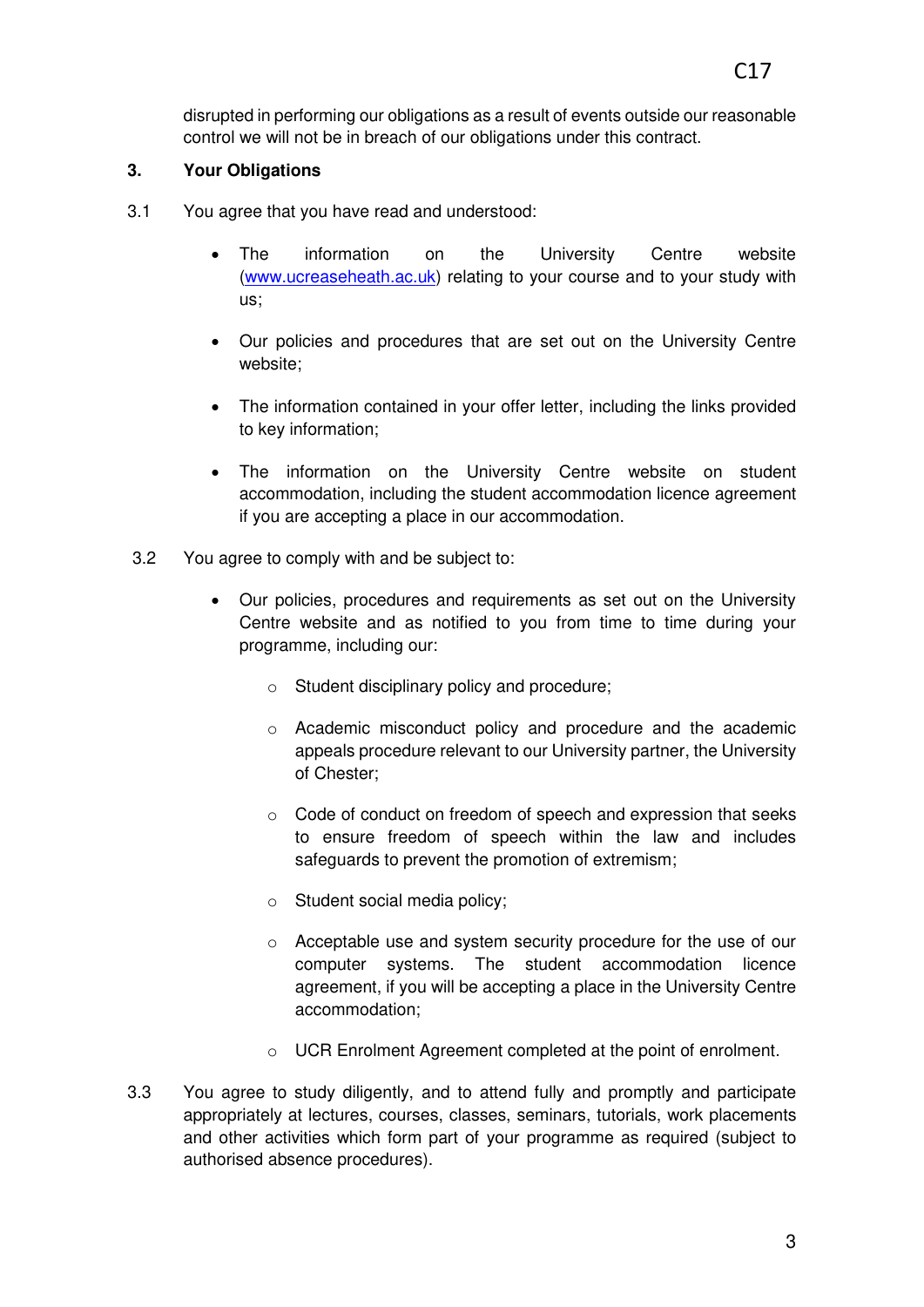- 3.4 You agree to fulfil all the academic requirements of your course, including submitting course work and other assignments, attending examinations and not engaging in academic misconduct.
- 3.5 You agree to comply with any legal or professional standards and requirements that are applicable to you or your course.
- 3.6 You agree to provide us with a contact name and details that you are willing to allow us to use at our discretion and without further reference to you in a situation that we reasonably regard as an emergency.
- 3.7 You agree to comply with any Home Office requirements and visa restrictions in relation to the terms of your immigration status, leave to remain in the United Kingdom and sponsorship by us (your 'Visa status') and to inform both us and the Home Office should there be any changes in your circumstances that may have an impact on your Visa Status and make arrangements to leave the United Kingdom as necessary.
- 3.8 You give your consent for us to check, verify or communicate with any government department, agency or similar body, or an employer or other sponsor, any personal data that you have provided at any time during and in support of your application for admission to and your continued studies with us.
- 3.9 You agree at all times whilst you are a student with us:
	- To act in accordance with any reasonable instructions or requirements issued to you from time to time by us;
	- To co-operate with members of staff and to behave appropriately, responsibly and with respect for any person;
	- Not to harass any person, or discriminate on the grounds of age, disability, gender reassignment, marriage or civil partnership, pregnancy or maternity, religion or belief, race, sex or sexual orientation;
	- Adhere to British Values, which are integral to our University Centre Values and in particular, not behave in a way that may promote extremism or incite hatred or violence or any breach of the criminal law;
	- Not to engage in misconduct (as defined from time to time by the Student Disciplinary Procedure) and to refrain from causing damage to property;
	- To tell us if any of the information which you have submitted to us changes.
- 3.10 You agree to pay all fees and other moneys due, by the dates specified by us, unless previously agreed otherwise by us.
- 3.11Your studies may be ended and your registration as a student with us cancelled as a result of disciplinary action taken against you in accordance with our disciplinary policy and procedure or if you break your obligations in these contract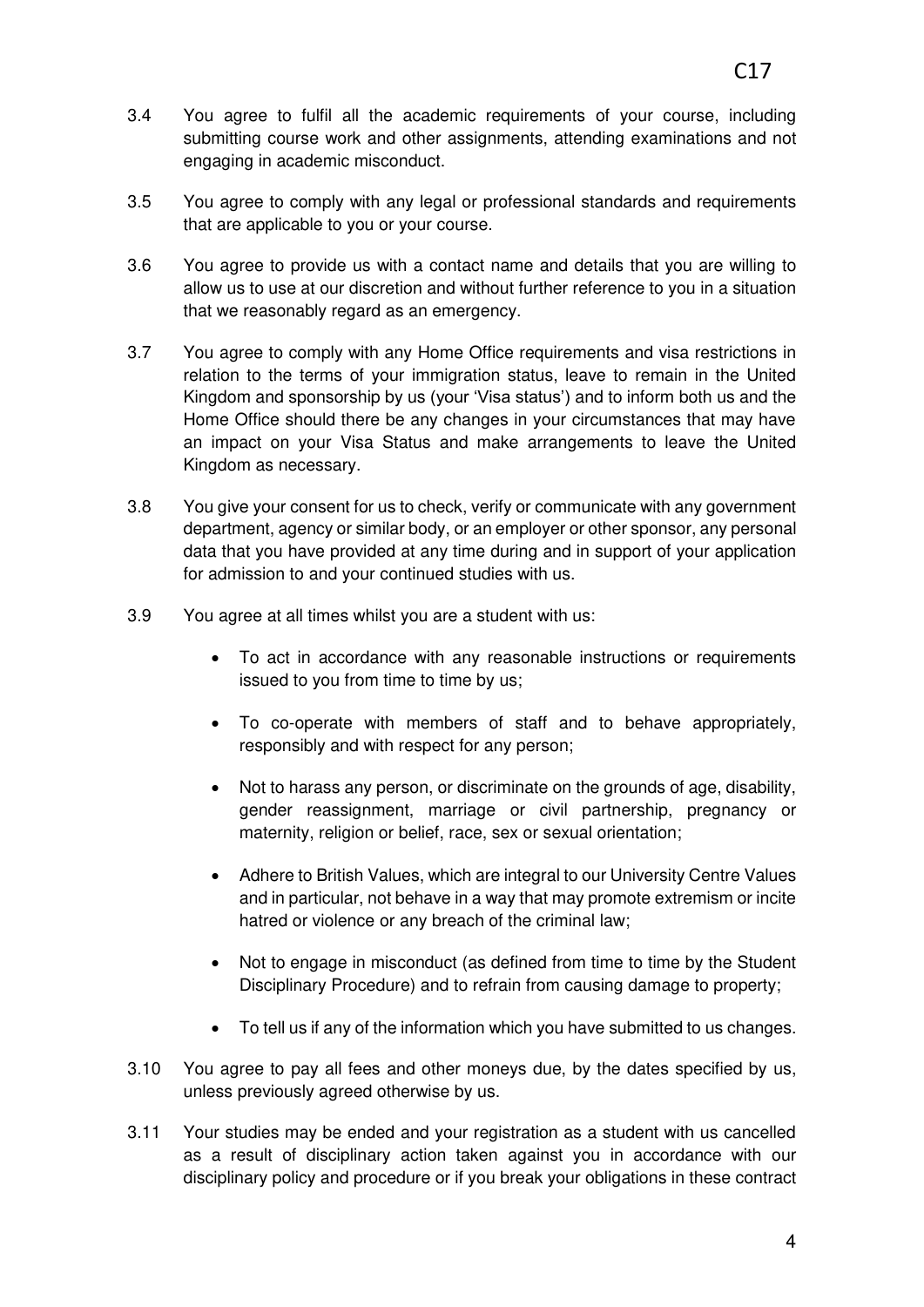conditions. We will ensure that we follow our procedures and always treat you fairly and reasonably. If your registration as a student with us is cancelled, this contract will end, but you will still be responsible for the payment of any outstanding tuition fees or other charges, which may include accommodation fees if you are in the University Centre accommodation.

#### **4. Fees and Payment**

- 4.1 The tuition fees for your course are set out in your course information on the University Centre website and in your enrolment and registration information. Your tuition fees are set at the start of your course and will not increase for the duration of your course.
- 4.2 Your tuition fees do not include:-
	- fees payable for any residential accommodation, which are set out in the student accommodation licence agreement; or
	- examination fees, additional fees for reassessment/referral, travelling expenses, library fees, field trip costs or other course costs; which will (if relevant) be set out in your course information on the University Centre website and in your offer letter and enrolment and registration information.
- 4.3 You are personally responsible to ensure that the tuition fees for your course and any other charges for your studies are paid in each academic year of your programme. Where someone else is responsible for payment on your behalf, such as a sponsor, your Student Finance authority and/or the Student Loans Company (SLC), you must ensure that they do so. You remain responsible for any shortfall if they do not pay all or any part of your tuition fees.
- 4.4 Tuition fees are payable at the start of each academic year/in accordance with an agreed payment plan. You must contact our Student Finance Team straight away if, for any reason, you are unable to make payment in line with your agreed payment plan, so that we can discuss payment options with you, including any financial support that may apply.
- 4.5 If you fail to pay your tuition fees as and when they fall due we reserve the right to withdraw you from your course. If this happens, you may also incur other charges, for example accommodation charges, because you are not able to remain in our student accommodation if you are not an enrolled student with us; and/or
	- we may withhold from you any award or qualification, which would otherwise have been made to you and/or refuse to allow you to proceed on your course until all outstanding tuition fees have been paid, or payment arrangements agreed; and/or
	- we may pass any unpaid fees or other charges to a debt collection agency to recover the debt from you. Details of our debt collection policy are contained in our Fees Policy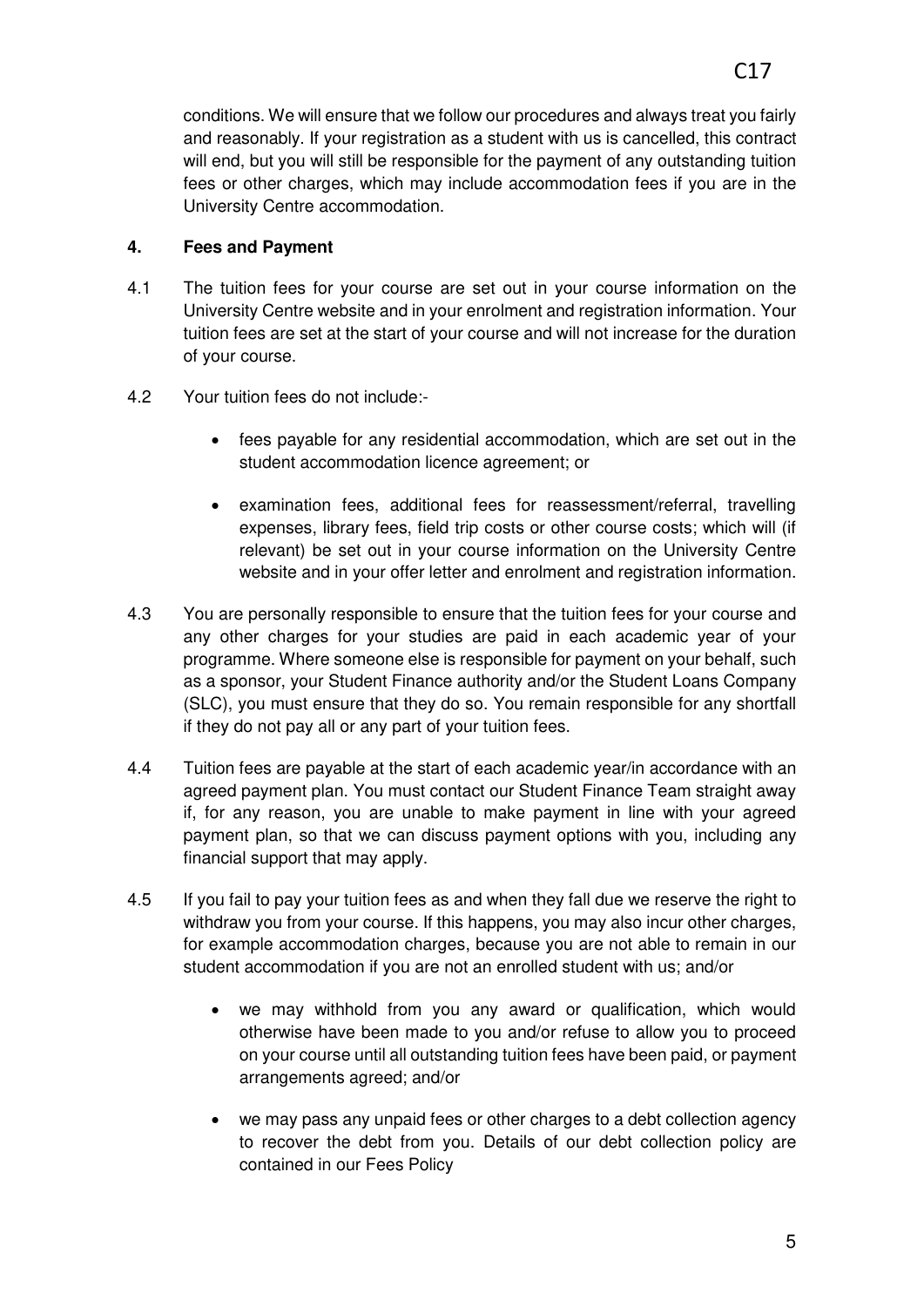- 4.6 If you withdraw from your course with us, you will be personally responsible for paying (or ensuring payment by your sponsor, Student Finance authority and/or SLC) for all tuition fees outstanding at the time you withdraw from your course, as well as any other outstanding charges, for example outstanding library charges or accommodation charges, if these apply to you.
- 4.7 We will calculate your outstanding tuition fees from the date that you notify us in writing of your decision to withdraw from your course. Please note that your last date of engagement will be used as your actual date of withdrawal for the purpose of calculating fees and is the date we use when notifying Student Finance. You should do this by taking or sending your Request for withdrawal/ Request for an interruption/postponement of studies form (signed by your Programme Leader) and submitted to UCR Registry and Academic Services – [UCR@reaseheath.ac.uk](mailto:UCR@reaseheath.ac.uk) , You should follow our procedure, which sets out what actions you need to take, including making sure everything is resolved, such as any outstanding library items or charges. Our withdrawal or interruption/postponement of study procedure is attached to this document at **Appendix 1**.
- 4.8 If you have a place in our residential accommodation, you will also have to cancel your accommodation licence agreement with us and move out. This is a separate contract and there may be charges to pay under this agreement. These will be set out in your accommodation licence agreement.

### **5. Intellectual Property Rights (IPR)**

- 5.1 You will own the intellectual property in your theses, dissertations, exercises and answers to tests, assignment tasks and examinations produced solely and exclusively by you as part of your course work or research, unless a different agreement is made, for example in collaborative work. We will have the right to use your intellectual property for teaching, research and other academic purposes (known as a non-exclusive, royalty free perpetual licence).
- 5.2 We own the intellectual property in our name, logos and all material produced by us relating to and supporting your programme. You agree not to use our intellectual property for your commercial benefit or to post or publish our intellectual property that mentions our name or logos or any member of our staff without our prior consent to the form, content and context of the posting or publication. We will not unreasonably withhold our consent.

#### **6. Our liability to you for damage**

- 6.1 You are responsible for arranging your own personal effects insurance and we do not accept responsibility for:
	- any loss or damage to your property (including but not limited to any motor vehicle or cycle) while that property is on our premises, unless caused by the negligence of us or our employees
	- any loss or damage suffered by you as a result of use of any computer equipment or software provided or made available by us to you, including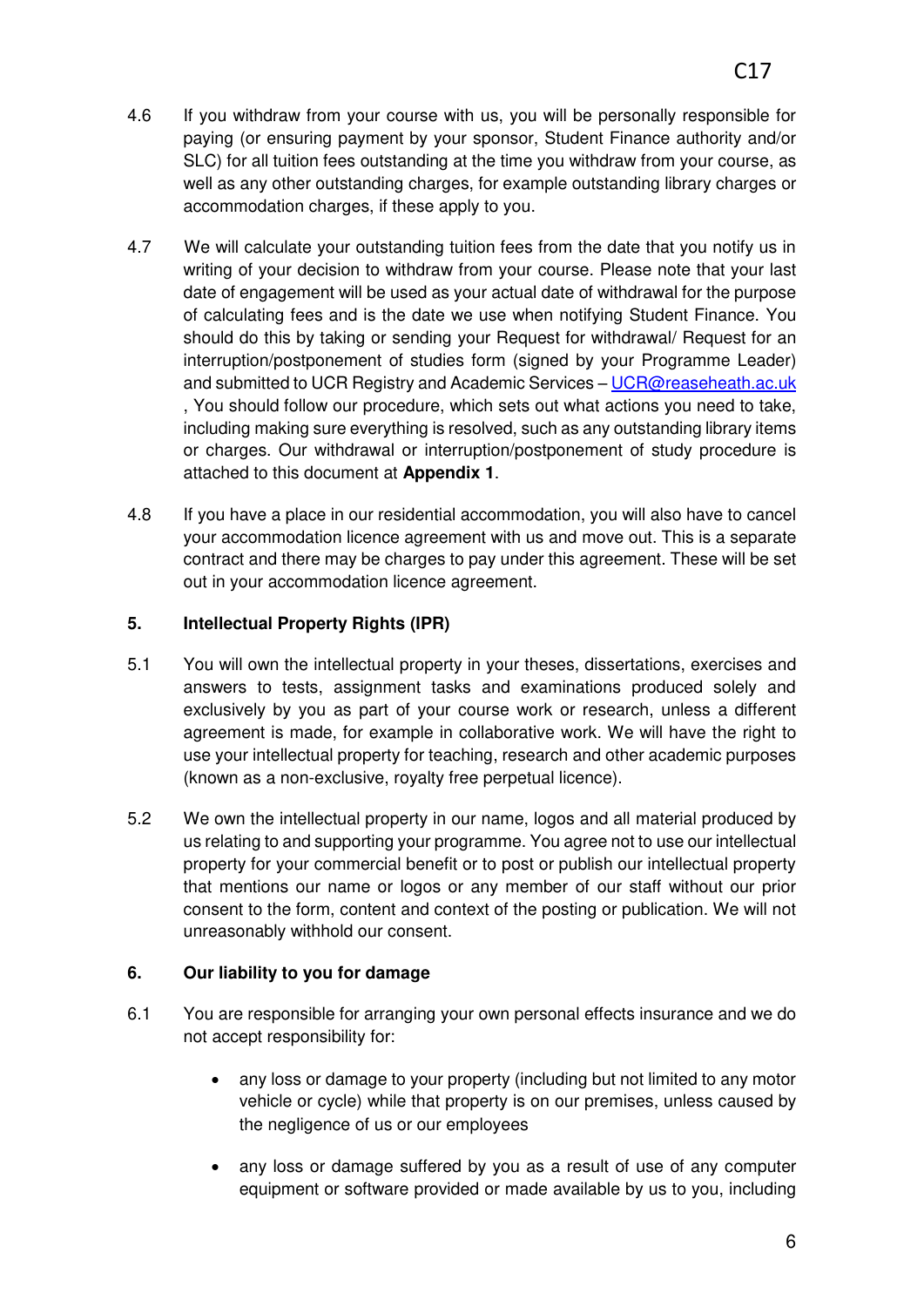any contamination of software or loss of files as a result of using our equipment or software.

6.2 We do not exclude the liability which we have by law (and which cannot be excluded) for death or personal injury caused by our negligence, or for fraudulent misrepresentation.

### **7. Right to Cancel**

- 7.1 UK and EU students with settled or pre-settled status have a right to cancel this contract (and receive a refund of any fee payments already made) at any time up to and within fourteen calendar days of enrolment and registration. International students have a right to cancel this contract within fourteen calendar days of their formal acceptance of our offer (this is because there is a significant amount of work undertaken for international students before enrolment). To exercise this right to cancel you must inform the Higher Education Office in a clear statement of your decision to cancel this contract. You may use the model cancellation form (which can be found in **Appendix 2** to these contract conditions) if you wish.
- 7.2 If you cancel this contract under this clause 7, we will reimburse to you any payments already received from you and will make any refund by BACS bank transfer to the bank account that made the payment.
- 7.3 If you have a place in our residential accommodation, you must also cancel your accommodation license agreement with us, which is a separate contract. Under this separate contract you may have to pay for any time you have already spent in your accommodation.

#### **8. Making a complaint**

- 8.1We will always try to provide you with a high quality of service. Occasionally things can go wrong. Please tell us if this is the case and we will try to put things right. We have a complaints policy that sets out how you can make a complaint and how we will seek to resolve it with you. Our complaints policy is on the University Centre website.
- 8.2 We are members of the independent scheme for the review of student complaints. If you are dissatisfied with the outcome of your complaint, you may be able to apply for a review to the Office of the Independent Adjudicator for Higher Education (OIA). Guidance on submitting a complaint to the OIA and the OIA Complaint Form can be found on the OIA's website - [Can you complain to us? - OIAHE.](https://www.oiahe.org.uk/students/can-you-complain-to-us/) Please note that the OIA will normally only review issues that have been dealt with through our internal procedures first. You may ask us for a 'Completion of Procedures' letter if you wish to take your complaint to the OIA.

#### **9. General**

9.1 We will apply these contract conditions with due regard to our duties under the Equality Act 2010 on due consideration of individual circumstances.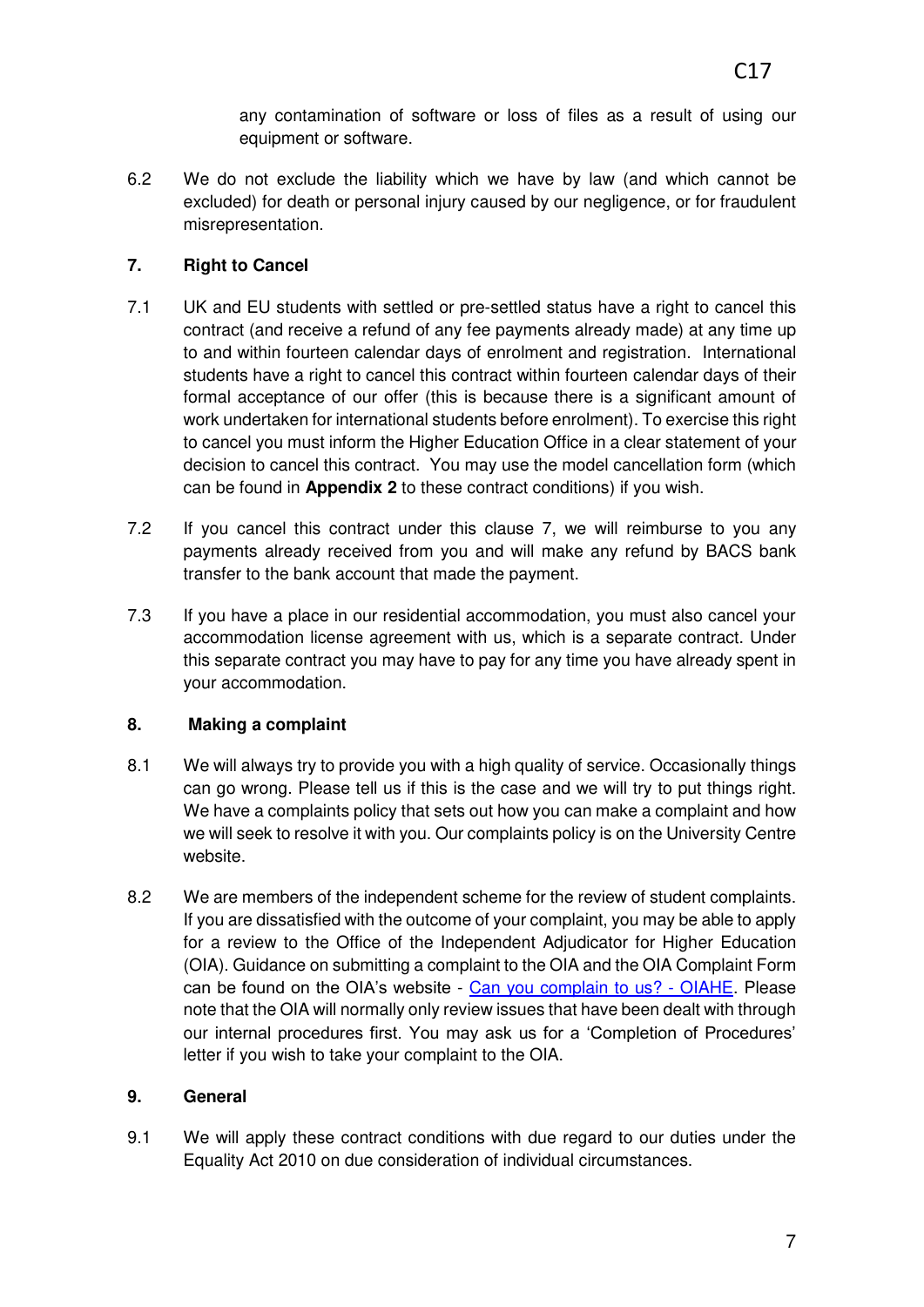- 9.2 If any part of these contract conditions become illegal, invalid, void or unenforceable, the other parts will remain legal, valid and enforceable.
- 9.3 We will give you any notices and communications in writing. We will use the address that you have notified to us as your address. We will be able to rely on any notice or communication for legal purposes (ie. it will be deemed to have been properly served on you) if delivered by hand when left at that address or if posted by prepaid first class post, 48 hours after being posted to that address.
- 9.4 If you breach these contract conditions and we choose not to exercise any right that we may have under them, this will not prevent us from taking action against you in the future in respect of that breach of contract or any further breaches by you.
- 9.5 This contract does not confer any rights or benefits on third parties (including a student's parents) under the Contracts (Rights of Third Parties) Act 1999.
- 9.6 This contract will be governed by and construed in accordance with the laws of England and Wales and we and you both agree to submit to the exclusive jurisdiction of the courts of England and Wales.
- 9.7 Our address is, University Centre Reaseheath, Reaseheath College, Reaseheath, Nantwich, Cheshire CW5 6DF.

#### **10. Data Protection**

- 10.1 In order to provide educational and other supporting services to you, we need to collect and use your personal information as part of our usual operating processes and because of legal and regulatory requirements. We need to do this whilst you are a student with us and after you have left.
- 10.2 We will collect and use your personal information in line with our obligations under Data Protection law, which includes that we can collect and use your personal information in any of the following situations:
	- Where our use of your information is necessary for us to perform this contract and any other contracts that we have with you from time to time;
	- Where our use of your information is for the purposes of our legitimate interests in carrying out our services and operating our business and we have made sure that your information and your rights are protected;
	- Where we have your consent (which you can withdraw if you wish);
	- Where we believe it is necessary to use your information to comply with a legal obligation to which we are subject;
	- Where we believe it is necessary to use your information to protect the vital interests of you or another person;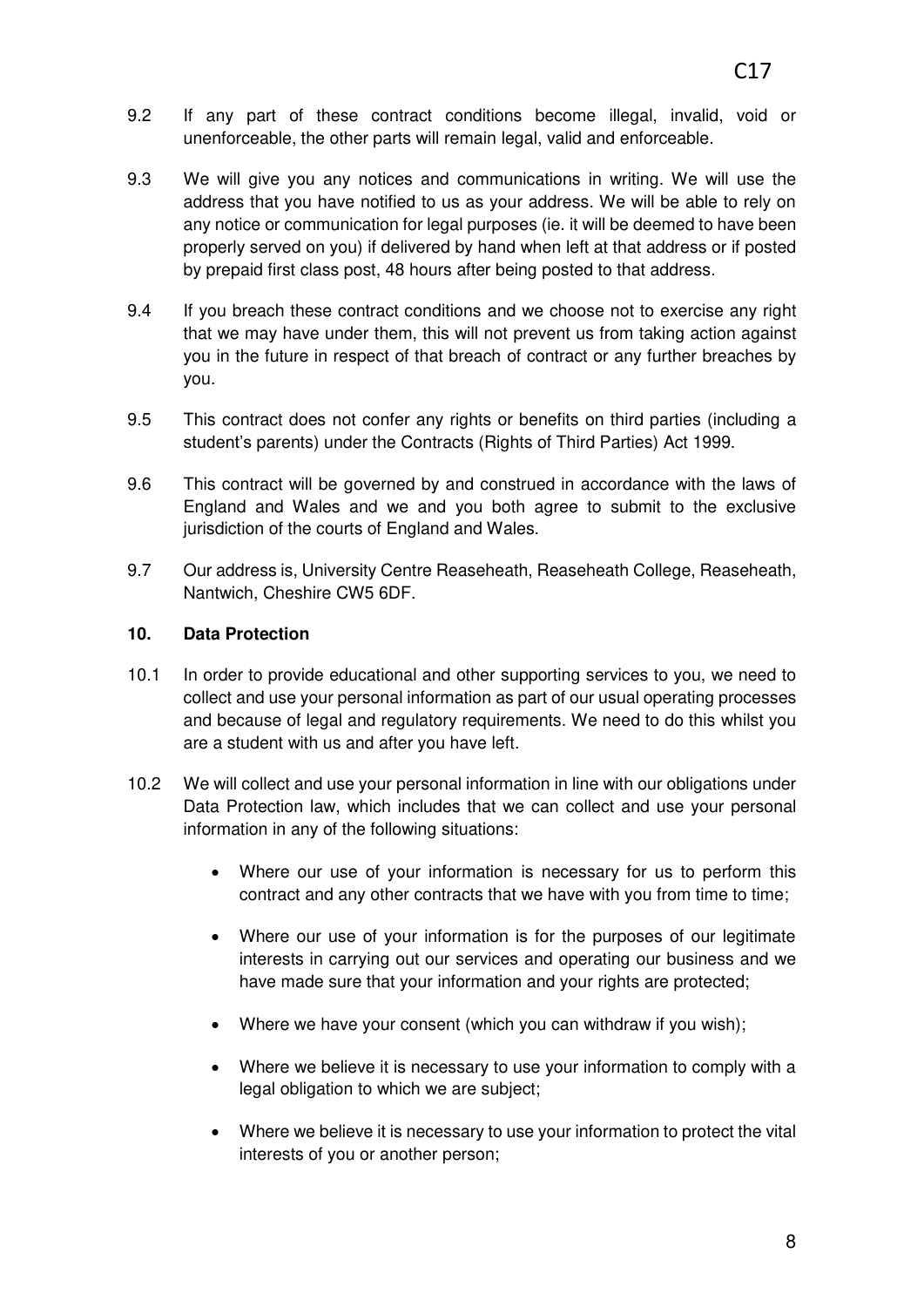- Where we believe it is necessary for a task carried out in the public interest.
- 10.3 Our Privacy Statement explains in more detail how and why we collect and use your information and it is available on our website or from the Higher Education Office. Our Data Protection Policy explains how we protect your information as well as your rights to access your information and it is available on our website.

#### **OfS Student Collection Notice**

We are required to send some of the information we hold about you to the Office for Students (OfS).

Every year we will send some of the information we hold about you to the Office for Students (OfS). OfS is the regulatory body for all UK universities, higher education colleges, alternative HE providers, and recognised higher education courses taught at further education institutions. The OFS is a government body. Your OfS information is used for a variety of purposes by OfS and by third parties. Uses of your OfS information may include linking parts of it to other information. Information provided to OfS is retained indefinitely for statistical research purposes. Your OfS information will not be used to make automated decisions about you. All uses of OfS information must comply with Data Protection legislation.

OfS collects data about the personal characteristics of students and information about their studies and qualifications, which may includ*e sensitive details about students' personal lives used for*  equality and diversity monitoring. Your OfS information is used by public authorities for their statutory and/or public functions including funding, regulation and policy-making purposes. Your contact details may be used by the OfS for the National Student Survey (NSS), other surveys of *students' views about their study, and surveys of student finances, on behalf of other public*  authorities for their statutory and/or public functions.

After you graduate you may be contacted and asked to complete one or more surveys into the outcomes of higher education and your activities after graduation. These surveys are used to create statistics to meet the public interest in the outcomes of higher education. Information from *third parties (such as your parent, or your provider if you're in further study) might be used to complete sections of the surveys if you can't be contacted. The surveys may be undertaken by us*  or by an organisation contracted for that purpose by the OfS. We will hold your contact details after you graduate in order for you to be contacted to complete a graduate outcomes survey. Your contact details may be passed to OfS and/or an organisation contracted to undertake a graduate outcomes survey. The survey contractor will only use your contact details for the survey and will delete them when the survey is closed. OfS may hold your contact details for further graduate outcomes surveys where these are in the public interest. Your responses to the survey of graduate outcomes will be made available to us and we may choose to add additional questions to the survey for our own use. Further privacy and data protection information will be provided if you are contacted for any of these surveys. You might also be contacted as part of an audit to check that the survey has been undertaken properly.

| Date of issue                                      | June 2021                                                                                                |
|----------------------------------------------------|----------------------------------------------------------------------------------------------------------|
| <b>Next Review Date</b>                            | May 2022                                                                                                 |
| Lead                                               | Assistant Principal and Dean of HE/Company Secretary                                                     |
| Approved                                           | HEAB: 27.05.21 noted by Executive: 07.06.21<br>Ratified/approved (if applicable): HE Committee: 17.06.21 |
| Published                                          | Staff Intranet, UCR Website                                                                              |
| <b>Equality Analysis Review (if</b><br>applicable) | <b>July 2021</b>                                                                                         |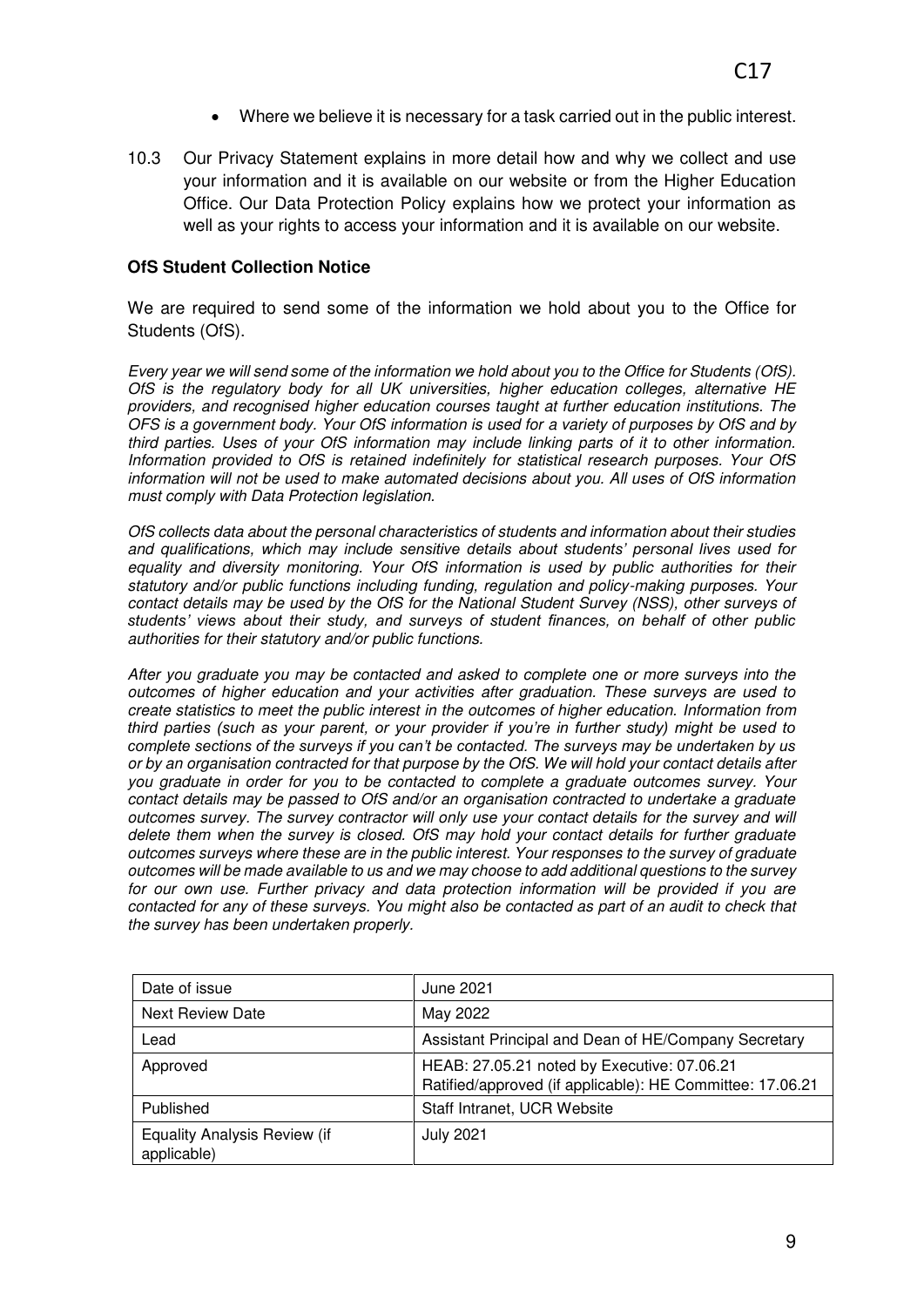#### **Appendix 1 – Procedure to be followed when requesting withdrawal or interruption/postponement of study**

When wishing to request withdrawal or an interruption/postponement of studies a student should proceed as follows:

- **Step 1** Discuss your reasons for leaving or your planned interruption of studies with your Personal Academic Tutor and Programme Leader.
- **Step 2** Collect a Request for withdrawal or Request for an interruption/postponement of studies form.
- **Step 3** Complete form stating reasons for wishing to withdraw studies or reasons for wishing to interrupt/postpone studies.
- **Step 4** Please contact your Funding Provider to discuss the financial implications of this change. You can seek further advice from Student Support and Guidance following your contact with your Funding Provider. International students will also need to contact the UKVI to discuss Visa implications.
- **Step 5** Take form to the library to check whether you have any outstanding items on loan, or fines. Anything outstanding will need to be cleared before withdrawal is finalised. If you are clear library staff will sign & stamp the form.
- **Step 6** Take the form to Student Services to discuss impact withdrawal or interruption of studies will have on Student Accommodation and License Agreement if applicable.
- **Step 7** Take the completed form to Course Manager for signature and exit tutorial.
- **Step 8** Submit the completed form UCR Registry and Academic Services [\(UCR@reaaseheath.ac.uk\)](mailto:UCR@reaaseheath.ac.uk) for processing. For University of Chester students this form will also be sent onto Chester Registry for processing. UCR Registry and Academic Services will notify Student Finance England/Wales or Local Authority (LA)and the Finance Department if applicable. For International students UKVI will also be notified
- **Step 9** Please ensure you have notified Student Support England/Wales or your Local Authority of your change of circumstance. Please go to: [https://www.gov.uk/apply-for-student-finance/change-an](https://www.gov.uk/apply-for-student-finance/change-an-application)[application](https://www.gov.uk/apply-for-student-finance/change-an-application)

#### **Fee Implications**

For students who pay their fees directly to the University Centre Reaseheath only. Fees are due 14 calendar days after you have commenced studies at the University Centre Reaseheath.

**Refunds:** Any requests for a refund of fees should be made in writing to the Assistant Principal and Dean of Higher Education.